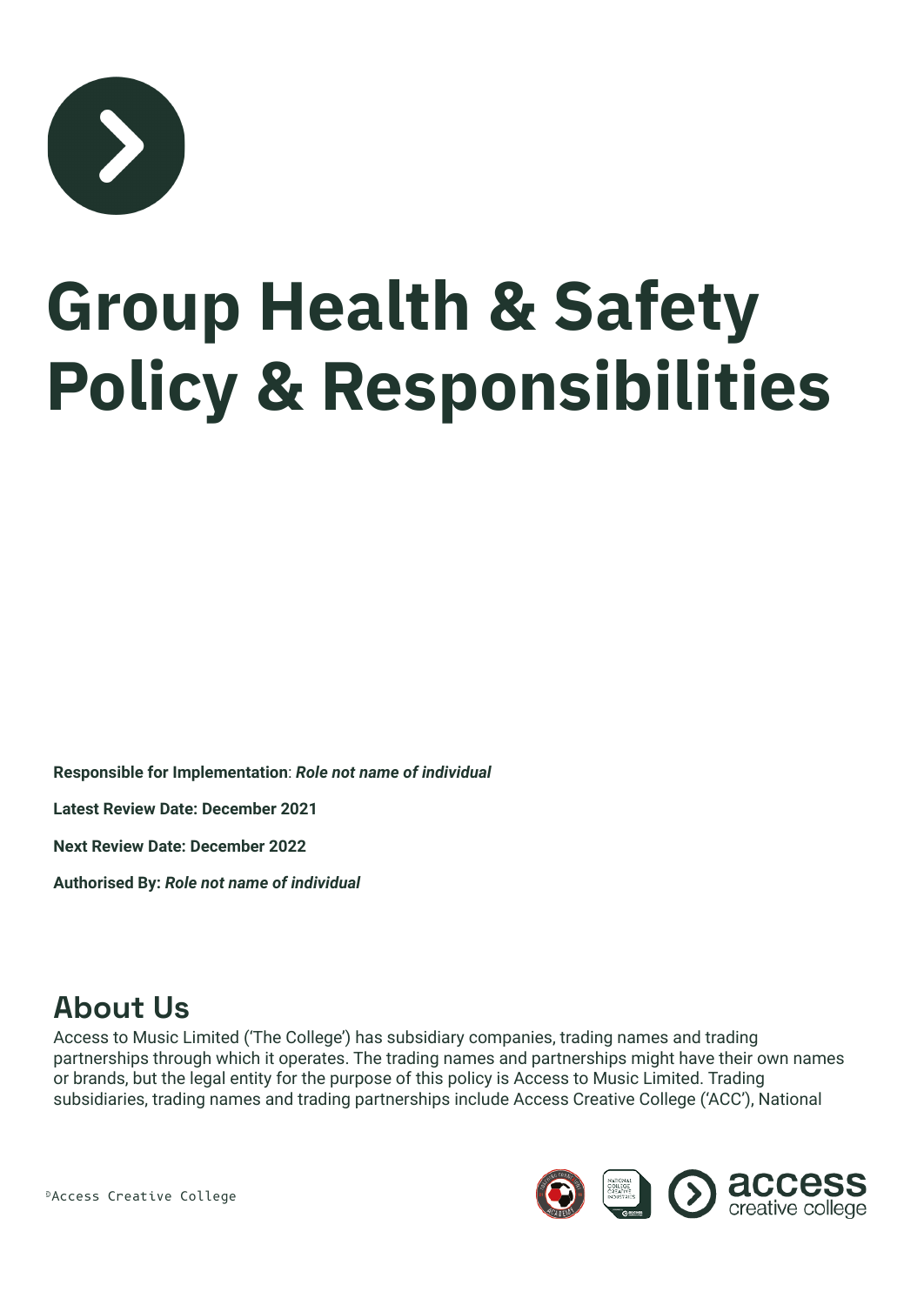

College for Creative Industries ('NCCI') and Coaching Connexions.

# **About us**

The Group has an ethical and statutory obligation towards the safety, welfare and wellbeing of its staff, students, apprentices. For the purposes of this policy, the word 'student' and/or 'learner' covers all those engaged in learning or funded activity within the group including centre based learners (Further and Higher Education), apprentices, trainees, T-Level learners and work experience learners.

Access to Music Limited (and any other company operating within the group) recognise that risks to the health, safety and welfare of our employees and students are present in our day-to-day working environment.

There can be many obstacles in achieving good health and safety standards. These include the pressures of day-to-day workloads, performance targets, financial constraints and the complexity of the organisation. However, moral and legal obligations should always take priority.

The potential for a serious accident will always exist but good management and the implementation of safe systems of work can eliminate and/or control the hazards. By carrying out risk assessments we can measure potential risk of hazards and thereby take appropriate action. If any action or process is deemed dangerous or unsafe, we recognise that it must be dealt with immediately.

By implementing the Health and Safety at Work Act 1974, the Health & Safety at Work (Northern Ireland) Order 1978 and in particular to Article 4 "General Duties to Employers to their Employees" and associated regulations, we seek to provide and maintain, as far as reasonably practicable, a safe and healthy working environment. We recognise that failure to comply with legislation could result in prosecution and penalties.

Section 2(3) of the Health and Safety at Work Act, (Section 4(3) of the Health & Safety at Work (Northern Ireland) Order 1978) states 'it shall be the duty of every employer to prepare and as often as may be appropriate, revise a written statement of their general policy with respect to the health and safety at work of their employees and the organisation and arrangements, for the time being in force for carrying out that policy, and to bring that statement and any revision of it to the notice of all his employees'. This document is therefore available to all employees and third parties and covers all aspects of the Group's operations.

This policy outlines who is responsible for key issues. It is recognised that in order to achieve the objectives outlined below, the active support of all employees, students, clients, contractors and members of the public is essential.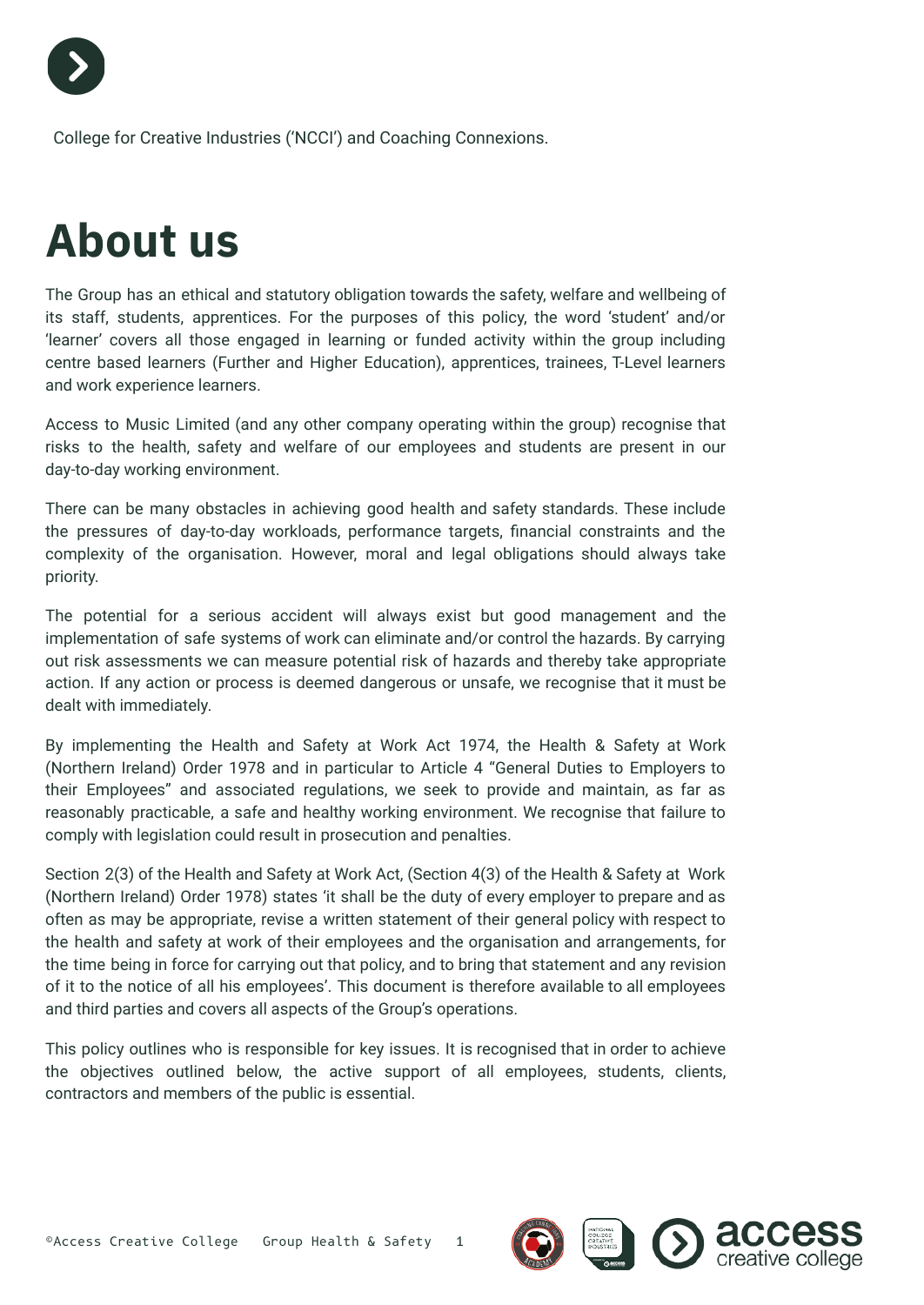

Access Creative College, is a leading organisation in its field, is committed to health and safety 'good practice' and is constantly striving to improve. Where, as part of Company contracting arrangements as a sub contract partner, a health and safety issue arises which relates to the conduct of that contract or clients, learners or staff participating in the activity, the Company will provide such appropriate details and reports to the lead/prime Partner as necessary for the effective management of the issue/contract.

This is a declaration of the individual company's intent to provide and maintain, so far as reasonably practicable, a safe and healthy working and teaching environment and to enlist the support of employees towards achieving these ends. It is our policy to develop a positive health and safety culture throughout the organisation because we believe that high health and safety standards are a prerequisite in the pursuit of company efficiency and competitiveness.

To achieve this we will, where reasonably practicable, progressively identify hazards and take appropriate measures to eliminate or control risks to employees and others affected by our operations by applying positive control standards and provision of information, training and supervision as needed.

Employees, students and others are reminded that they have a duty to ensure that the company's Health and Safety Policy is observed and in particular they are required:

- To take reasonable care for their own health and safety at work and of those who may be affected by their actions, or by their omissions.
- To cooperate with the college to ensure that any duty, or requirement, for health and safety imposed upon their employer by law is performed or complied with.
- Not to intentionally, or recklessly, interfere with or misuse anything provided in the interests of health, safety and welfare.
- To report to supervisory staff, or the safety coordinator/manager, hazardous conditions or defects in the company safety arrangements.

The company recognises that it has the ultimate legal responsibility for health and safety policy formulation and implementation. Accordingly, the undersigned director accepts overall responsibility. In turn, all levels of management and all supervisors are responsible for carrying out health and safety systems prescribed in this policy. The Chief Executive will ensure that the safety plan includes sufficient resources for the successful implementation of the health and safety policy and management systems.

Where appropriate, the appointed employee(s) responsible for the health and safety management systems within the company, as appointed from time to time by the Board of Directors will carry out the monitoring and review of the company's health and safety management policy. Development of the health and safety policy and management systems will be continuous. In addition to this, normal business meetings will give health and safety equal standing on the agenda.



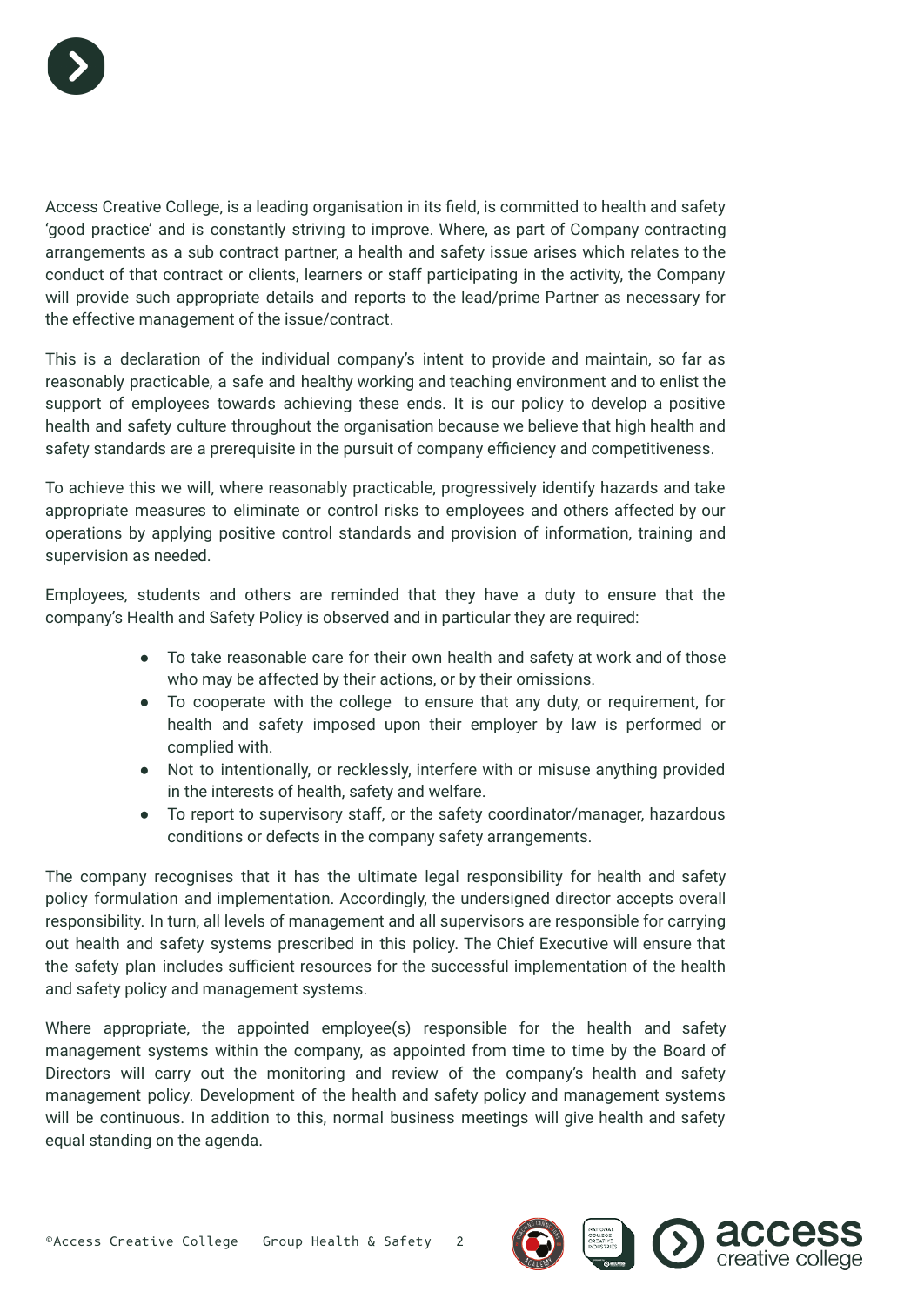

The companies will appoint competent persons to assist the company directors to implement this policy. These persons are to provide independent and authoritative advice to managers with individual responsibilities for health and safety.

A. Hater

Duly signed by a Statutory Director

# **The Board of Directors and Executive Leadership Team will:**

- Recognise and accept their overall responsibility for health and safety and ensure that all arrangements outlined in the policy are in place to satisfy the applicable Health and Safety Regulations and approved Codes of Practice.
- Delegate specific responsibilities to the management team and other personnel as appropriate.
- Regularly monitor health and safety performance with the Director of Estates and Resources and support the implementation of measures for improvements where appropriate.
- Individually and collectively provide health and safety leadership and ensure that all of their decisions and actions reflect the health and safety intentions of the organisation as outlined in the policy.
- Ensure that resources are made available (staff, funds etc) to meet the health and safety requirements of the organisation.
- Request and receive regular reporting on health and safety activity including analysis of accidents, incidents, compliance activity and actions taken and which will incorporate recommendations for amendment or update of the policy and associated procedures.
- Ensure that all arrangements outlined in this policy are implemented and updated as necessary.
- Ensure that the policy, procedures and arrangements for management of health and safety are updated in line with company growth and development.

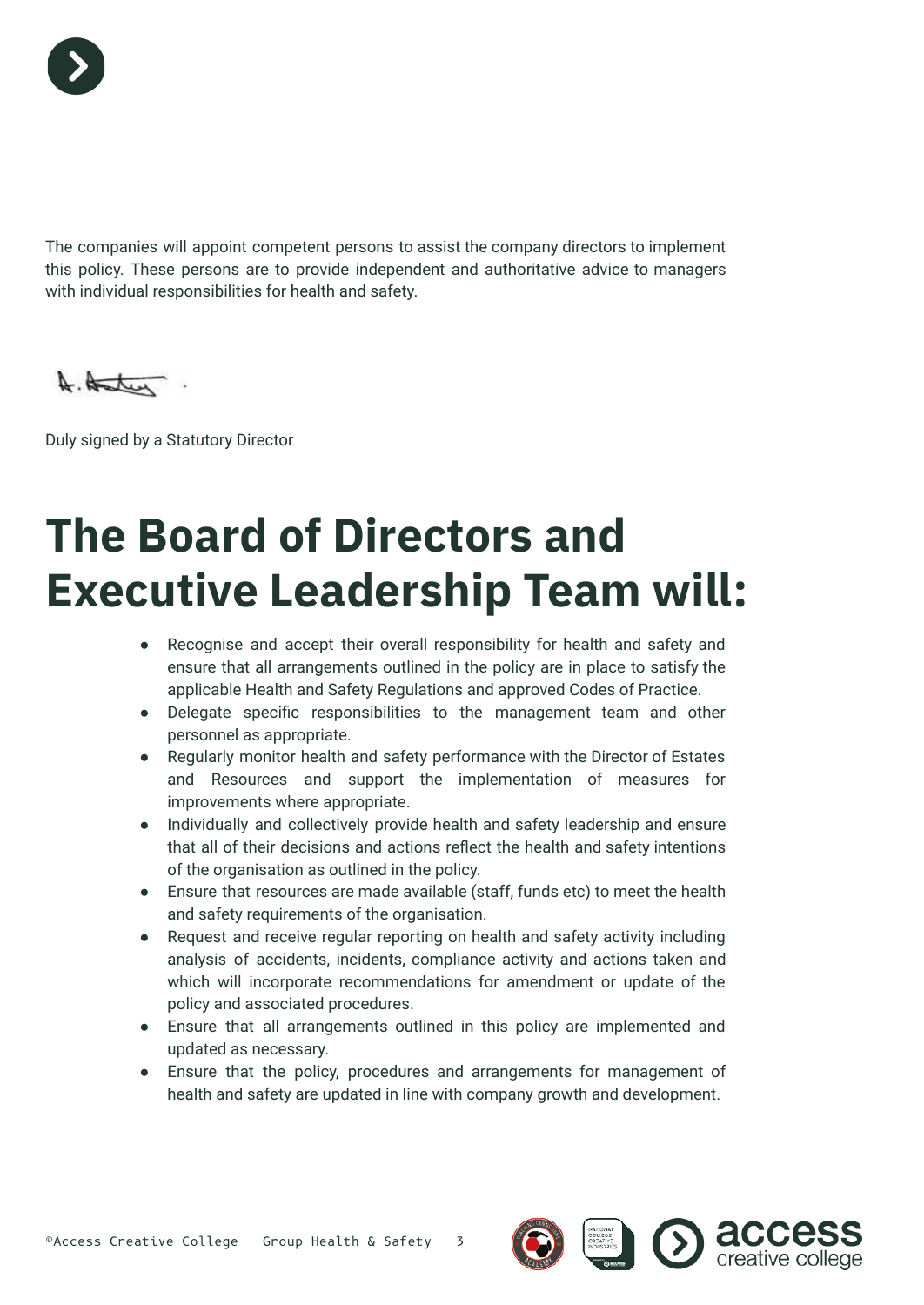

### **The director of Estates and Resources:**

- Is the person with delegated overall responsibility for health and safety and is the appointed person in accordance with the Management of Health and safety at Work Regulations and other relevant legislation and as such has responsibility for ensuring that all sites are safe and healthy environments for employees, pupils and visitors.
- Will monitor and evaluate the health and safety policy, procedures and practices on at least an annual basis to evaluate their effectiveness in achieving the required standards; will make changes to them where required and will ensure that these are implemented effectively.
- Will advise the Board of Directors and Executive Leadership Team on safety matters, changes to legislation and best practice that will impact on the organisation operations.
- Will collate appropriate statistical information regarding health and safety (including accident levels) on a regular basis and:
	- Provide reports on this information to the Board of Directors and utilise the information to measure performance and drive improvement.
	- Where figures indicate the standards are falling below the required standard will implement measures for improvement.
- Shall oversee the company's risk assessment program and will continuously monitor and review its effectiveness and make changes for improvement if required.
- Shall investigate and determine the cause of reportable accidents and dangerous occurrences and will advise and oversee the implementation of actions to reduce the risk of recurrence as far as is reasonably practicable.
- Shall devise and implement the employee health and safety training program to ensure that all staff are trained appropriately to fulfil the requirements of their H&S related duties.
- Shall consult with the HSE and other professional bodies as required Shall ensure that every site has a health and safety audit at least annually and will manage the outcomes of these efficiently and effectively.
- Is responsible for directing and co-coordinating the relevant duties and activities of the Central Estates Team and Resource Managers and other nominated health and safety representatives and ensuring that they receive



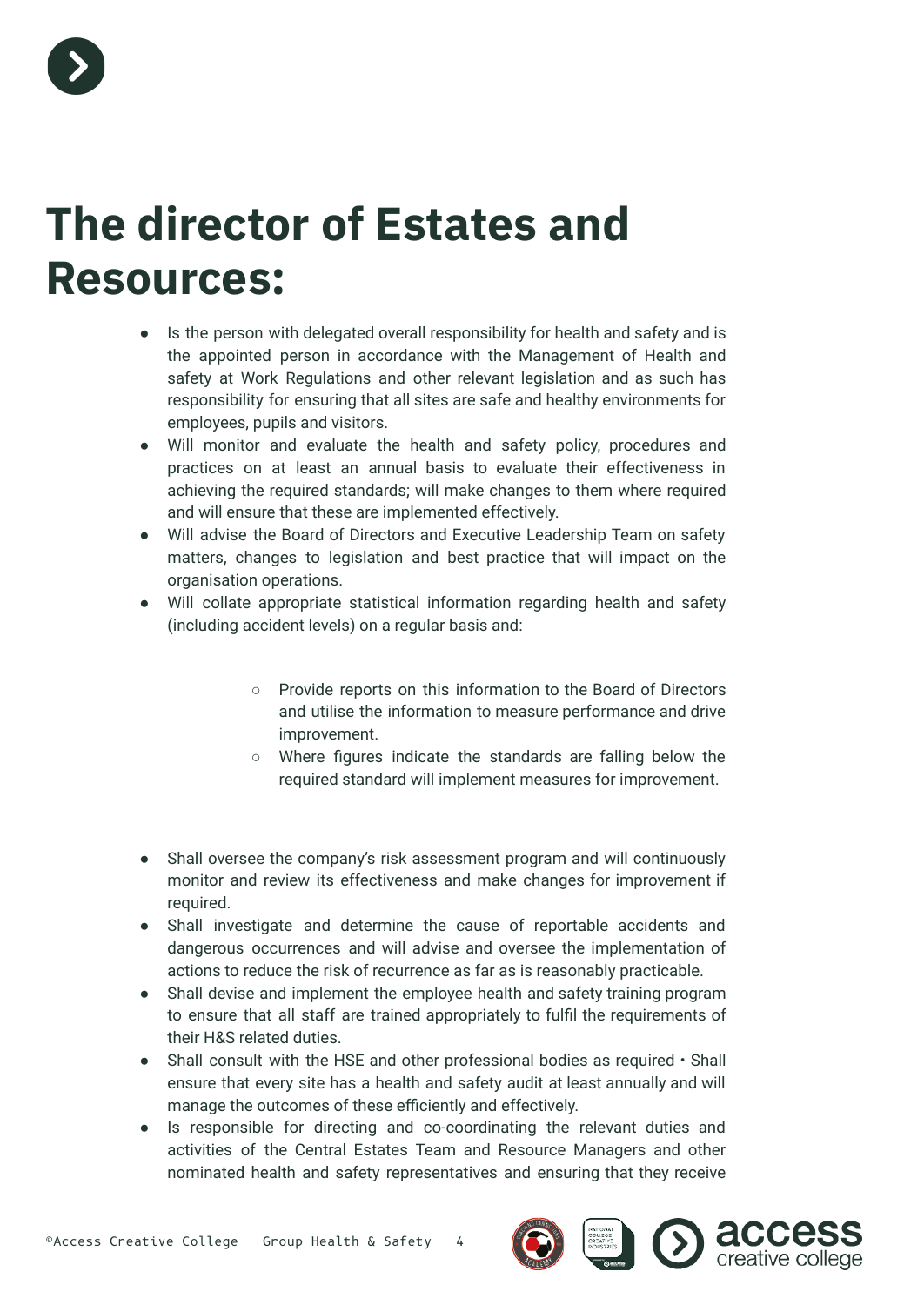

regular information, advice and guidance to equip them to meet the needs of their roles.

Will oversee the company's repair and maintenance program to ensure that all sites meet safety standards and are compliant with all relevant H&S/ premises related legislation.

# **The director of Estates (supported by the Estates Coordinators) will:**

- Assist with the management and development of the individual company's premises in conjunction with appropriate Managers, Landlords or agents.
- Ensure as far as is reasonably practicable that the groups business locations and delivery sites are maintained in good order.
- Advise and support the development and implementation of the Group's Health, Safety and Welfare policies, procedures and management systems.
- Act as point of contact for Health and Safety matters regarding facilities and premises.
- Provide independent advice and support to staff at all levels of staff with or without individual responsibilities for health and safety as required.
- Coordinate and maintain local and national health and safety records.
- Carry out site health and safety audits and assist the Resource Managers and Centre Managers with the implementation of their local risk assessment program and implementation or resultant control measures.
- Provide, inspect, monitor and review health & safety documentation at each site i.e. site health & safety management records including safety checks, fire drills, risk assessments, service/maintenance documentation etc. Oversee the supply of suitable H & S resources including fire precautions and prevention equipment, PPE and first aid kits.
- Maintain national records of accidents and near misses and assist the Head of Estates in analysis of this information.
- Liaise with external authorities and organisations regarding health and safety matters as required.
- Provide oversight, support and guidance to employees responsible for off site provision to ensure that health and safety standards are maintained for students undertaking off site activities, work placements and apprenticeships.
- Any other duties commensurate with the grading of this post, as agreed with the Director of Estates & Resources.

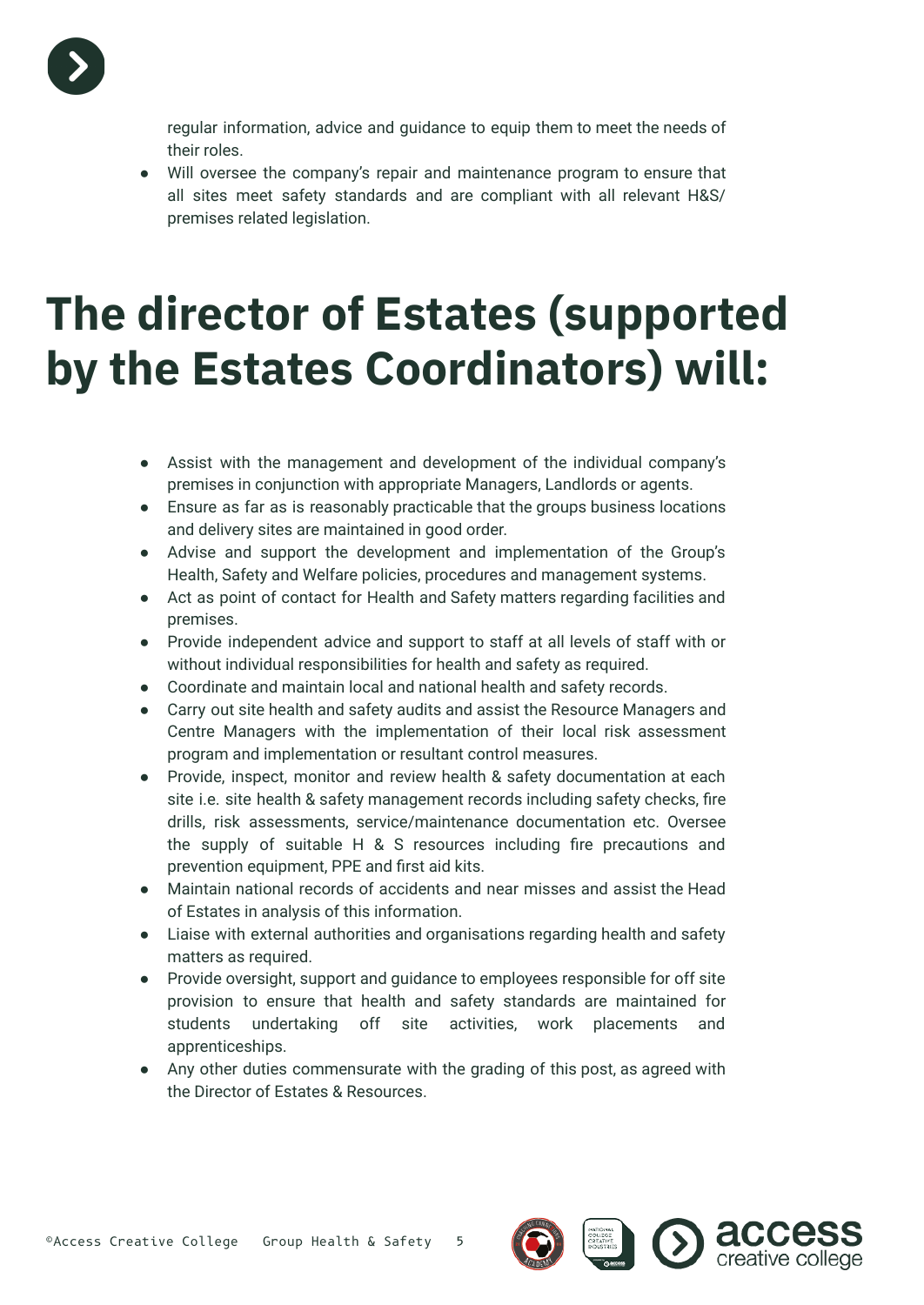

# **Centre Leads, Centre Managers, Pathway Managers, Heads of Departments and all other senior managers will:**

- Be familiar and wholly supportive of the company health and safety policy.
- Ensure that their site or area of responsibility is managed in line with the company's health and safety procedures and premises management procedures.
- Ensure that the company health and safety policy statement is displayed within their site.
- Promote the health, safety and welfare of all persons whether or not they report directly to them.
- Promote open levels of communication for H&S matters within their team of delegated employees.
- Ensure that persons reporting directly to them are adequately informed and trained in relation to their health and safety duties. • Ensure that all users of their premises are suitably informed of the action to take in the event of an emergency situation.
- Ensure that employees within their direct line of management who are nominated in health and safety roles are provided with the time and resources required to undertake their duties effectively.
- Ensure that premises within their management responsibilities are maintained in a safe manner in line with company standards and procedures and that any issues that are not immediately resolvable are reported to the Estates Department promptly.
- Report Health and safety concerns to the Estates Department as soon as possible.
- Ensure that all accidents on sites within their management remit are recorded and reported to the Estates Department in line with the company accident reporting procedure.
- Ensure that risk assessments are carried out and control measures observed and periodically reviewed in line with the company Risk Assessment Procedure.
- Ensure that a sufficient number of people are nominated in health and safety roles (fire wardens, first aiders etc) on the sites within their managerial remit and are suitably trained to undertake their duties effectively.



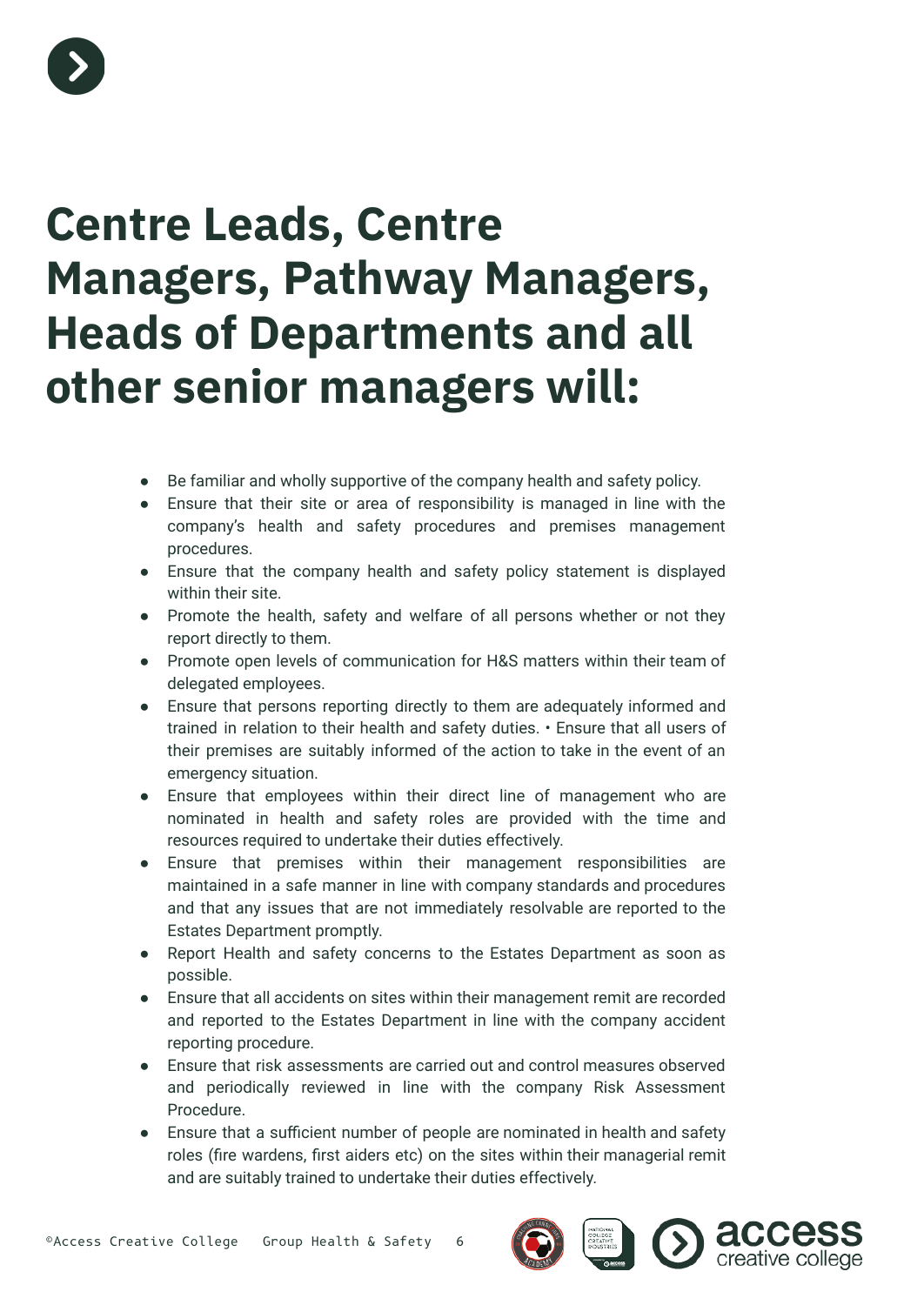

- Ensure that a record of all persons (including staff & visitors) on site is accurately maintained via a robust signing in/out procedure.
- Ensure that all visitors are suitably supervised when on site and that contractors comply with company safety arrangements and best practice at all times.
- Ensure that all persons under their control, including visitors, wear appropriate personal protective equipment (PPE).
- Ensure that good housekeeping standards are maintained at all times.
- Ensure that all equipment, including portable appliances, are maintained and kept in good condition.
- Ensure that first aid supplies are monitored and replenished.
- Lead by example by always working in a safe manner and by wearing the safety equipment (PPE) provided where appropriate and ensuring that their staff team and pupils do likewise.

# **Resource Managers, Technicians and other Nominated Health and Safety Representatives will:**

- Be the nominated responsible person within their site with regard to health and safety, estates and associated legislation. Act as point of contact in this regard and encourage open discussion and good communication within their site around health and safety issues.
- Support their Managers , and provide assistance to them as required in meeting their responsibilities with regard to health and safety. • Undertake additional duties as required to meet the company health and safety requirements as instructed by the Head of Estates.
- Take a leadership role, lead by example and promote health and safety rules, procedures and good practice to employees and pupils within areas of their control.
- Provide leadership and guidance to employees nominated in health and safety roles (i.e. fire wardens, first aiders) and work with their Managers and the Head of Estates to ensure that there are a sufficient number of appropriately trained people in these roles.
- Work closely with their Manager and the Head of Estates Estates Department to ensure that safety standards are maintained and that all health and safety procedures are followed.